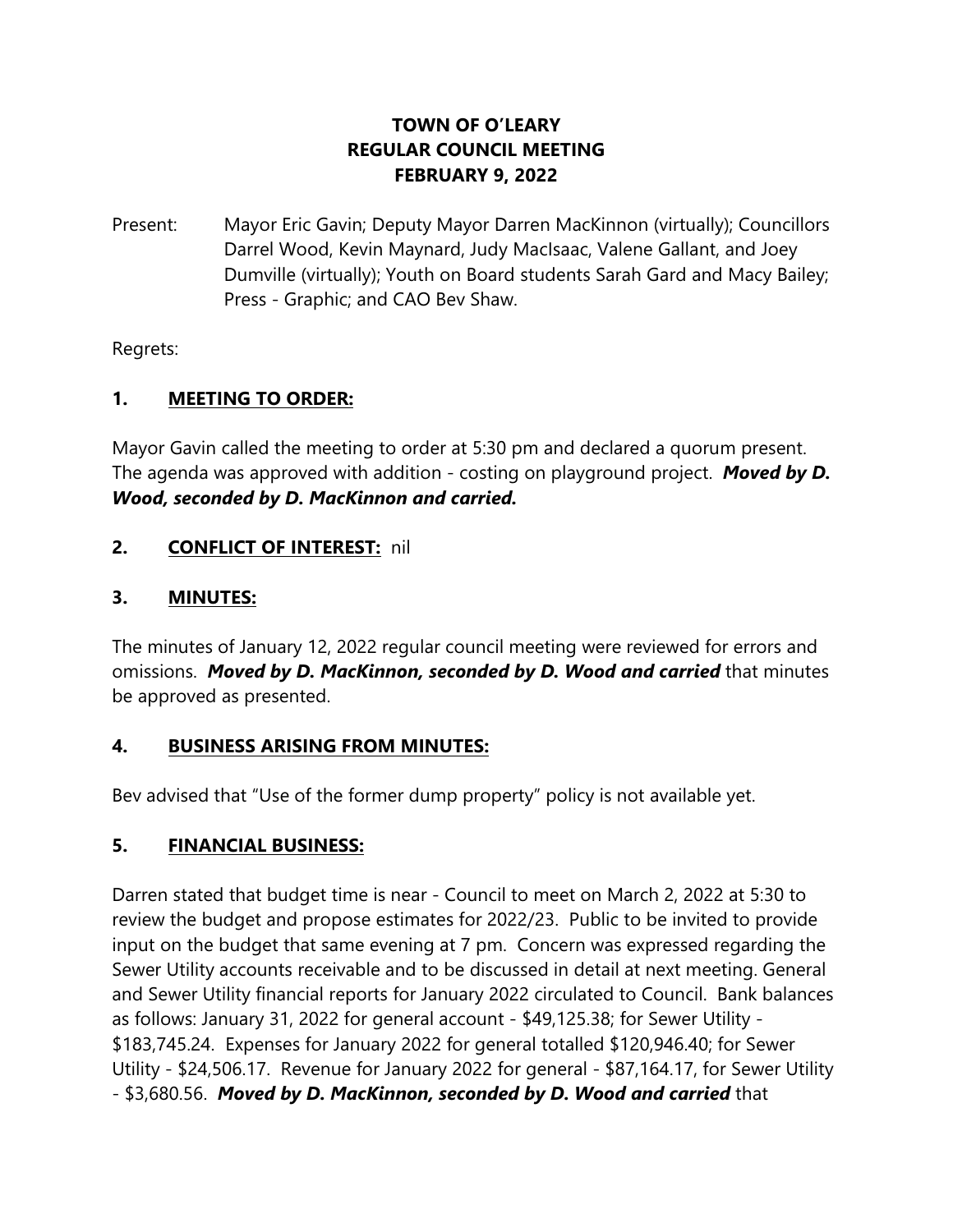financial report be approved.

## **6. NEW BUSINESS:**

A. Mayor's report - Eric didn't have anything new to report.

B. Administrator's report - Bev advised that the emergency preparedness plan is on the agenda for adoption by Council. Staff is working on the Municipal Capital Expenditure Grant application and to date there's a receivable of \$78,000. T4's for Council, fire department members and staff issued. Bev attended webinars on Canada Summer Jobs and staff evaluations. The tenders have been prepared and submitted for playground equipment, splash pad, maintenance building and Official Plan review. An architect, Wil Lawrence has been selected for drawings required for the park building. Wil's quote was \$4300 while two others were \$10,000 and \$12,000.

Development/business permits: Permit issued to Polaron Energy Corporation on behalf of Daniel & Carrie Quinn at 1 Community Street for solar panel installation on roof valued at \$31,000.

Overtime/vacation time - Bev 79.5 hours overtime and 2 vacation days left from 2021. Dale's hours - overtime not updated from last month and 4.5 days of vacation left. Andrew has 18 hours overtime and 6.5 days vacation time remaining.

## C. Reports from departments -

**Police (Valene)** - RCMP report for January not available but we are expecting an officer to join our meeting this evening.

#### **Properties (Valene) -**

**Fire Protection - (Darrel)** January report not available but Darrel mentioned that Pumper 2 is out of service due to some possibly expensive repairs.

**Health & Newcomers (Judy)** - Judy advised that CSCL housing project has been announced and the name "The Willows" has been chosen for the facility. Fundraising for the facility is ongoing. PEI Navigators is offering training in Intercultural Competency Training for employers and Learn English for newcomers. The emergency preparedness plan for O'Leary has been approved by the PEI EMO office, needs to be adopted by Council then practise sessions will be held for the committee.

**Streets & Sidewalks (Kevin)** - Kevin mentioned the high snow banks creating some visibility issues and that Community Street is usually the last to get ploughed. Council agreed that the road supervisor be advised.

**Recreation (Joey) -** Joey congratulated everyone involved with getting the outdoor rink up and running - the rink and the sliding hill are popular. Other highlights from Director's report included that the Winter Carnival plans should be a go with the lessening of public health restrictions; PEI 55+ Games for the end of March is still to be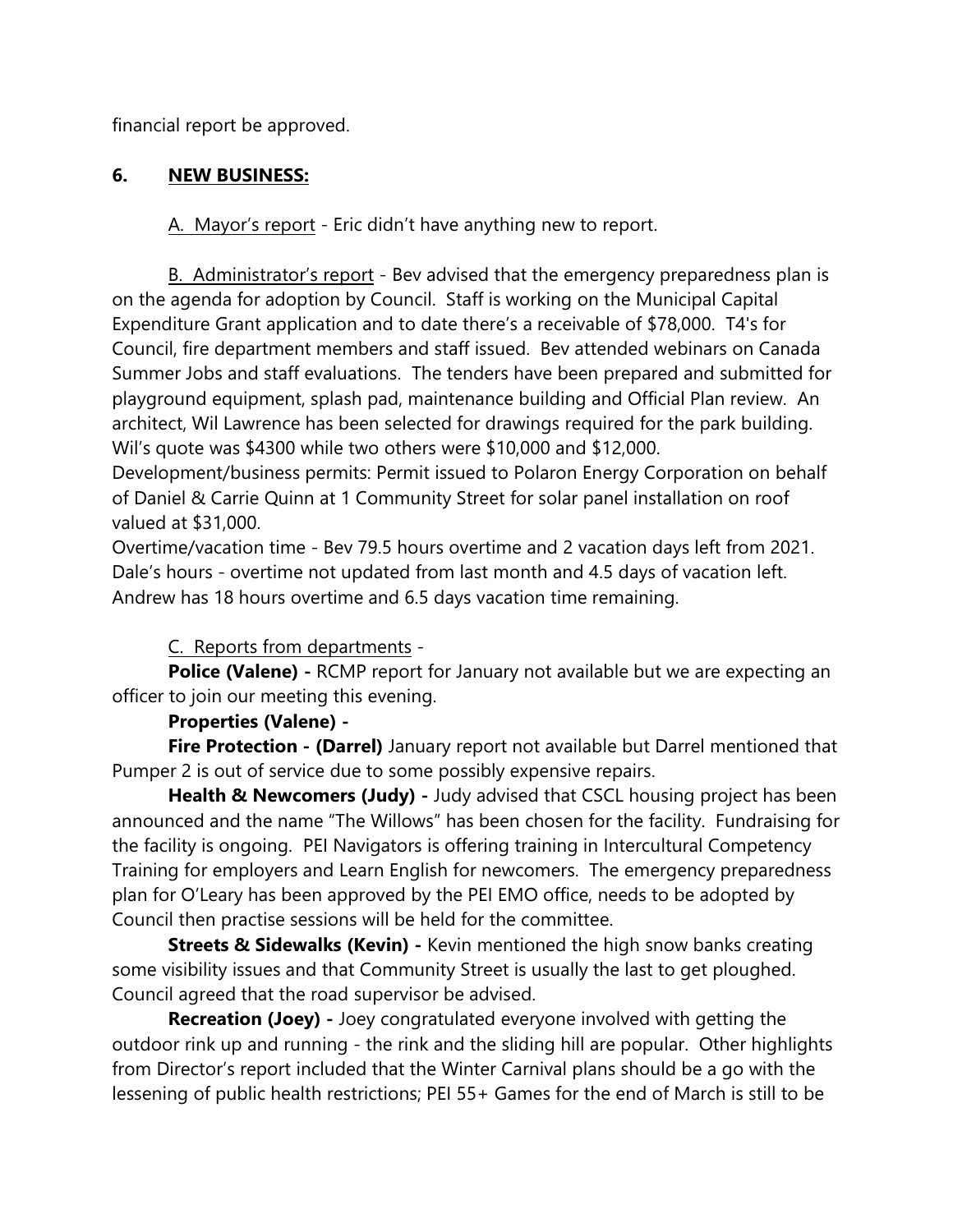determined; 100 Km Yard sale scheduled for May 28th; Spud Chuckers is scheduled for June 17-19; and March break activities are in planning stage.

**Sanitation (Eric) -** Eric reported all is working well.

**Community Development (Eric) -** Eric reported nothing new but mentioned that items could be considered during our upcoming budget talks.

D. Appoint Planning Board as Plan Advisory Committee to oversee review of the Official Plan and Development Bylaw - This is the recommendation of the MGA and/or Planning Act although Council will have plenty of opportunity for input plus final approval of the documents. *Moved by D. Wood, seconded by J. MacIsaac and carried* that the O'Leary Planning Board oversee the Official Plan and Development Bylaw review.

E. Election Bylaw - Due to the PEI government making changes to the Municipal Election Regulations regarding election office hours, allowances for election expenses and definitions, the following resolution was approved.

WHEREAS the PEI Government made changes to the Municipal Election Regulations under the Municipal Government Act;

AND WHEREAS these changes require the Town of O'Leary to review and update the Elections Bylaw;

THEREFORE BE IT RESOLVED that the Elections Bylaw # 2022 - 01, be read a first time at this Council meeting held on February 9, 2022.

# *Moved by Judy MacIsaac, seconded by Valene Gallant and carried.*

WHEREAS the PEI Government made changes to the Municipal Election Regulations under the Municipal Government Act;

AND WHEREAS these changes require the Town of O'Leary to review and update the Elections Bylaw;

AND ALSO WHEREAS first reading of this bylaw, Elections Bylaw # 2022 - 01 was adopted at this meeting;

THEREFORE BE IT RESOLVED that the Elections Bylaw # 2022 - 01, be approved by a majority of Council members present at this Council meeting held on February 9, 2022.

## *Moved by Darrel Wood, seconded by Judy MacIsaac and carried.*

F. Emergency Preparedness Plan adoption

WHEREAS the O'Leary Emergency Preparedness Plan has been prepared and submitted to PEI EMO and received approval from same;

THEREFORE BE IT RESOLVED that the O'Leary Town Council approve and adopt the O'Leary Emergency Preparedness Plan.

*Moved by D. Wood, seconded by J. MacIsaac and carried.*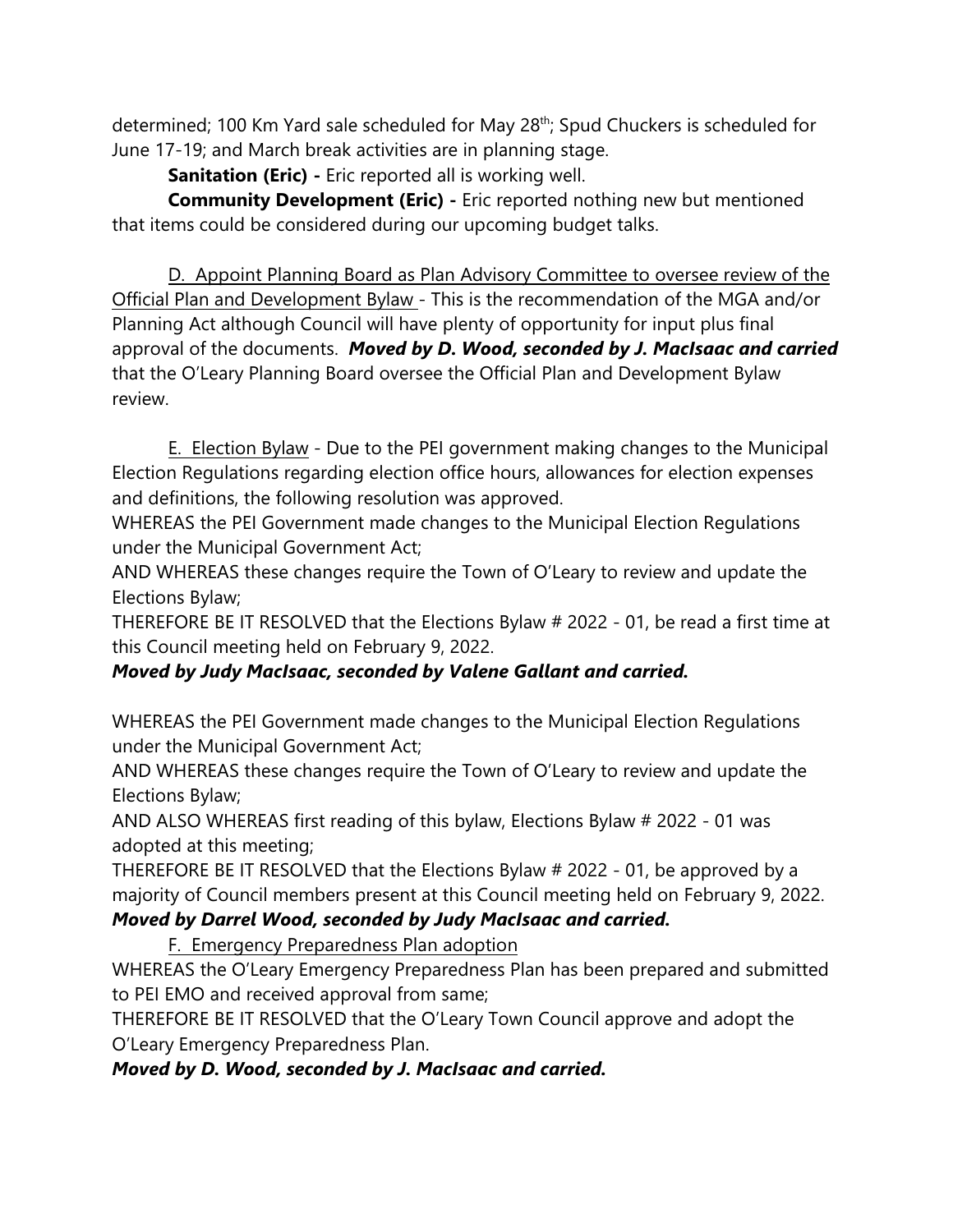G. Other Business -

- 1. RCMP S/Sgt Troy MacLean joined our meeting and reviewed the RCMP monthly report saying 144 hours of police service was provided to O'Leary during the month of January 2022 and a total of 13 calls for service was received. He advised that due to increased health regulations and to help prevent Covid outbreaks, the detachment front lobby was closed for 10 days. Inclement weather created many difficulties for traffic enforcement during the month, a second snowmobile has been acquired for the West Prince area and asked that Council remind O'Leary and area residents remain off the roads during poor weather. Public awareness of fraud has been tasked to an officer on light duty. O'Leary Council was asked to participate in the consultation process to determine policing priorities and performance plan. Copy of monthly report to be forwarded.
- 2. Darren inquired about costing on Playground Project and although it was estimated that we'd have extra funds due to costs decreasing, nothing extra was added to the tender documents. Noted that the architect fees for the park building was not expected.
- 3. Kevin advised that there's been no feasible opportunities to purchase the sidewalk snow removal machine.

# **7. COMMITTEE OF THE WHOLE:**

*Moved by V. Gallant, seconded by D. Wood and carried* that council adjourn to committee of the whole session at 6:40 pm.

*Moved by J. Dumville, seconded by V. Gallant and carried that regular meeting* reconvene at 7:10 pm.

# **Results from Committee of the Whole**:

WHEREAS the Government of Prince Edward Island and the Town of O'Leary desire to extend the Memorandum of Understanding - Municipal Funding "MOU" executed on the 1<sup>st</sup> day of April, 2017 between the Government and specific municipalities of PEI;

AND WHEREAS in consideration of the mutual undertakings of the agreement parties, the parties hereby agree as follows:

1. In accordance with Subparagraph 2.1, the term of the MOU is extended for one year to March 31, 2023 with all other terms and conditions, schedules and